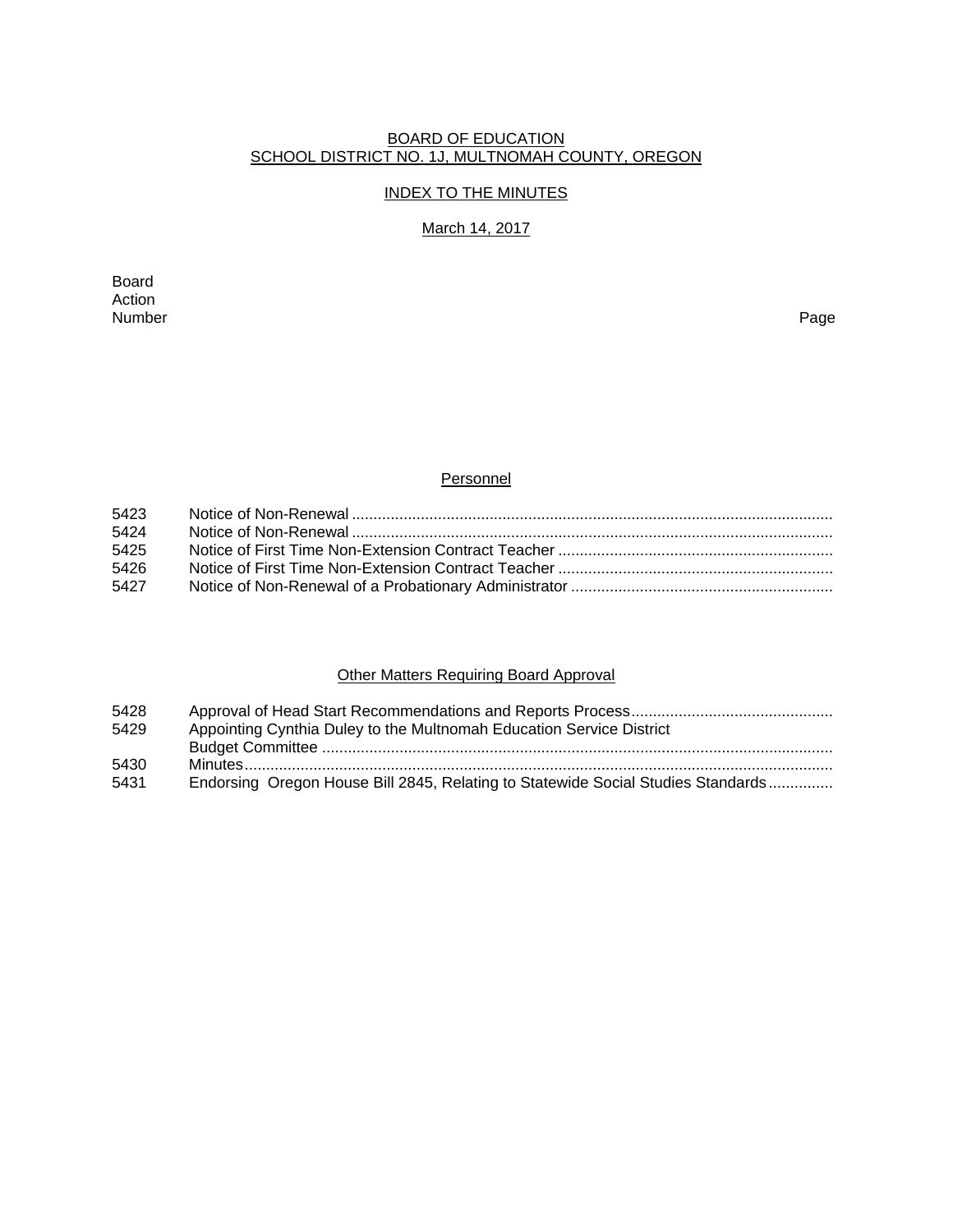### Personnel

The Interim Superintendent RECOMMENDED adoption of the following items:

### Resolutions 5423 through 5427

During the Committee of the Whole, Director Rosen moved and Director Kohnstamm seconded the motion to adoption Resolution 5423. The motion was put to a voice vote and passed by a vote of 4-1 (4-yes, 1-no [Buel]), with Directors Anthony, Knowles and Student Representative Bradley absent.

During the Committee of the Whole, Director Esparza Brown moved and Director Kohnstamm seconded the motion to adoption Resolution 5424. The motion was put to a voice vote and passed by a vote of 4-1 (4-yes, 1-no [Buel]), with Directors Anthony, Knowles and Student Representative Bradley absent.

During the Committee of the Whole, Director Kohnstamm moved and Director Rosen seconded the motion to adoption Resolution 5425. The motion was put to a voice vote and passed by a vote of 4-1 (4-yes, 1-no [Buel]), with Directors Anthony, Knowles and Student Representative Bradley absent.

During the Committee of the Whole, Director Kohnstamm moved and Director Rosen seconded the motion to adoption Resolution 5426. The motion was put to a voice vote and passed by a vote of 4-1 (4-yes, 1-no [Buel]), with Directors Anthony, Knowles and Student Representative Bradley absent.

During the Committee of the Whole, Director Esparza Brown moved and Director Rosen seconded the motion to adoption Resolution 5427. The motion was put to a voice vote and passed by a vote of 4-1 (4-yes, 1-no [Buel]), with Directors Anthony, Knowles and Student Representative Bradley absent.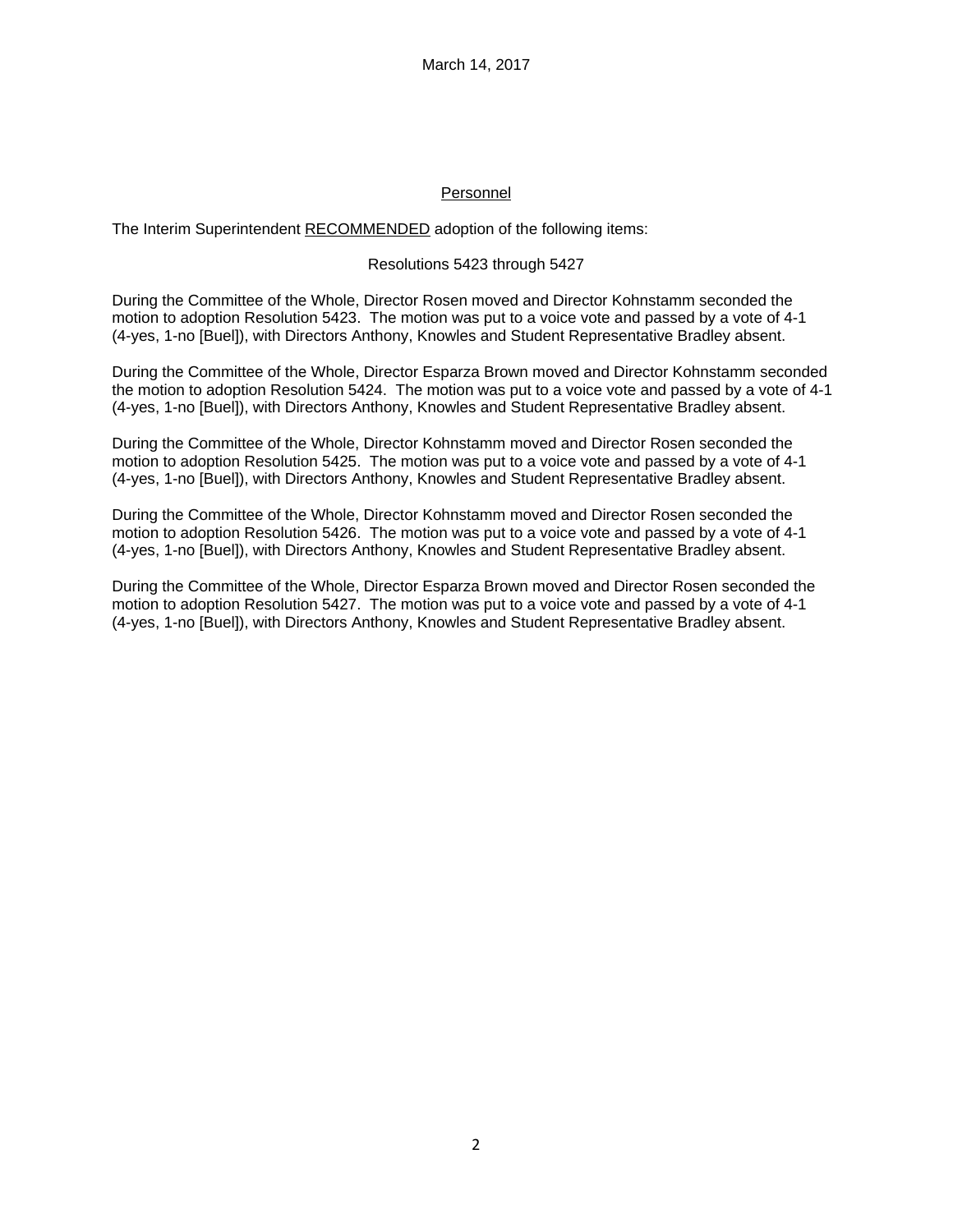#### Notice of Non-Renewal

### **RECITAL**

On the advice of the Chief Human Resources Officer, the Superintendent recommends that the contracts of the probationary teachers below not be renewed. This means that the educators listed below will not be re-employed.

### **RESOLUTION**

The Board of Education accepts the Superintendent's recommendations and by this resolution hereby does not renew the contracts of the probationary teachers listed below, under ORS 342.835. The Human Resources Department is instructed to notify these personnel that their employment contracts are not renewed for the 2017-2018 school year and that their contracts will terminate June 2017.

| Last Name | <b>First Name</b> |
|-----------|-------------------|
| Samore    | <b>Brian</b>      |

*S. Murray*

### **RESOLUTION No. 5424**

#### Notice of Non-Renewal

### **RECITAL**

On the advice of the Chief Human Resources Officer, the Superintendent recommends that the contracts of the probationary teachers below not be renewed. This means that the educators listed below will not be re-employed.

### **RESOLUTION**

The Board of Education accepts the Superintendent's recommendations and by this resolution hereby does not renew the contracts of the probationary teachers listed below, under ORS 342.835. The Human Resources Department is instructed to notify these personnel that their employment contracts are not renewed for the 2017-2018 school year and that their contracts will terminate June 2017.

| <b>Last Name</b> | <b>First Name</b> |
|------------------|-------------------|
| Smith            | Stuart            |

*S. Murray*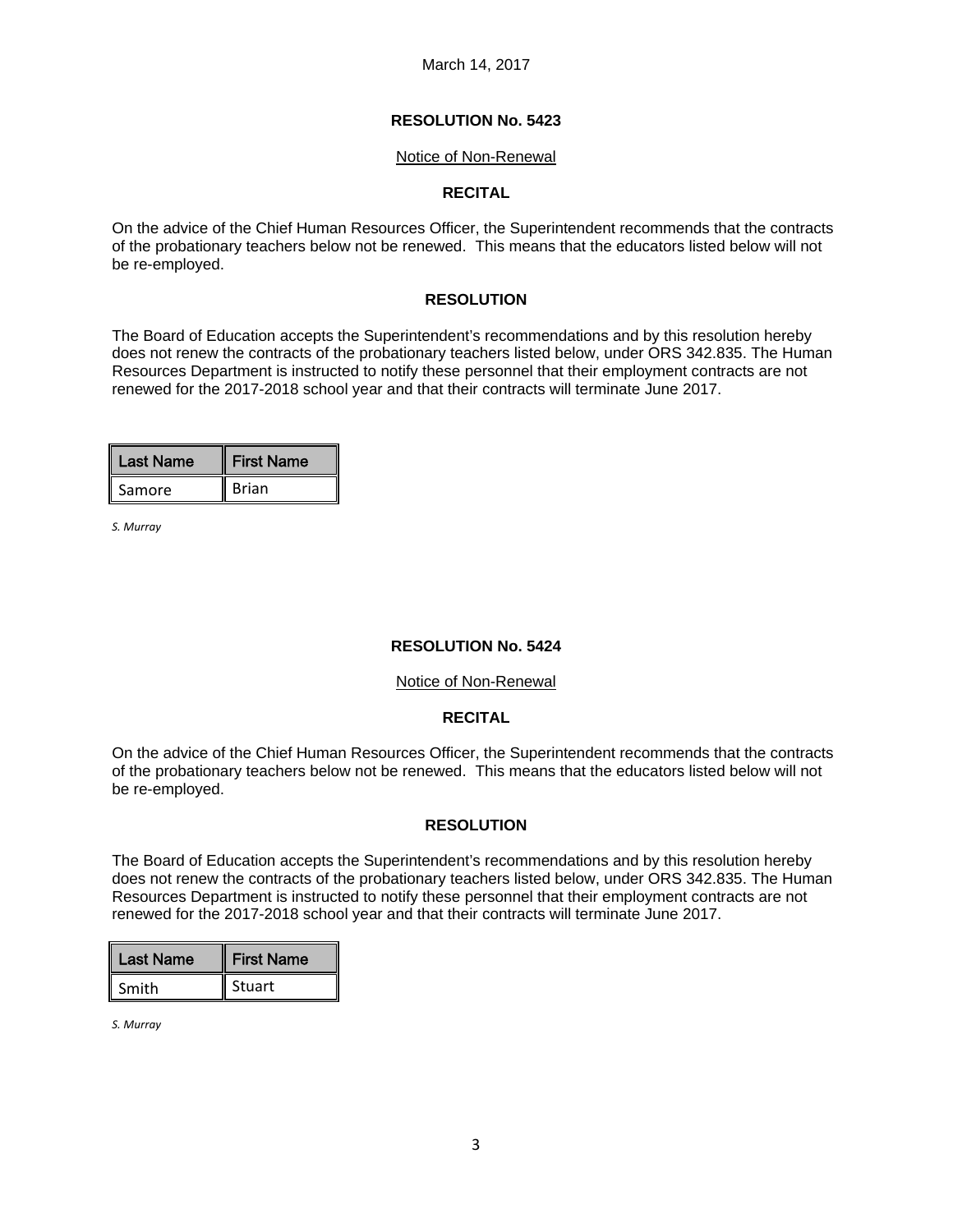#### Notice of First Time Non-Extension Contract Teacher

### **RECITAL**

On the advice of the Chief Human Resources Officer, the Superintendent recommends that the contracts of the teachers below not be extended for the first time. First time non-extensions generally result in placement on a program of assistance for improvement and continuation of employment for another school year.

### **RESOLUTION**

The Board of Education accepts the Superintendent's recommendations and by this resolution hereby does not extend the contracts of the contract teachers listed below, on the grounds and processes identified in state law (ORS 342.865, ORS 342.895, ORS 342.905). The Human Resources Department is instructed to notify these personnel that their employment contracts are not extended for the 2017-2018 school year.

| Last Name      | <b>First Name</b> |
|----------------|-------------------|
| <b>Bradley</b> | Rachael           |

*S. Murray*

### **RESOLUTION No. 5426**

#### Notice of First Time Non-Extension Contract Teacher

#### **RECITAL**

On the advice of the Chief Human Resources Officer, the Superintendent recommends that the contracts of the teachers below not be extended for the first time. First time non-extensions generally result in placement on a program of assistance for improvement and continuation of employment for another school year.

#### **RESOLUTION**

The Board of Education accepts the Superintendent's recommendations and by this resolution hereby does not extend the contracts of the contract teachers listed below, on the grounds and processes identified in state law (ORS 342.865, ORS 342.895, ORS 342.905). The Human Resources Department is instructed to notify these personnel that their employment contracts are not extended for the 2017-2018 school year.

| <b>Last Name</b> | <b>First Name</b> |
|------------------|-------------------|
| Grant            | Derek             |

*S. Murray*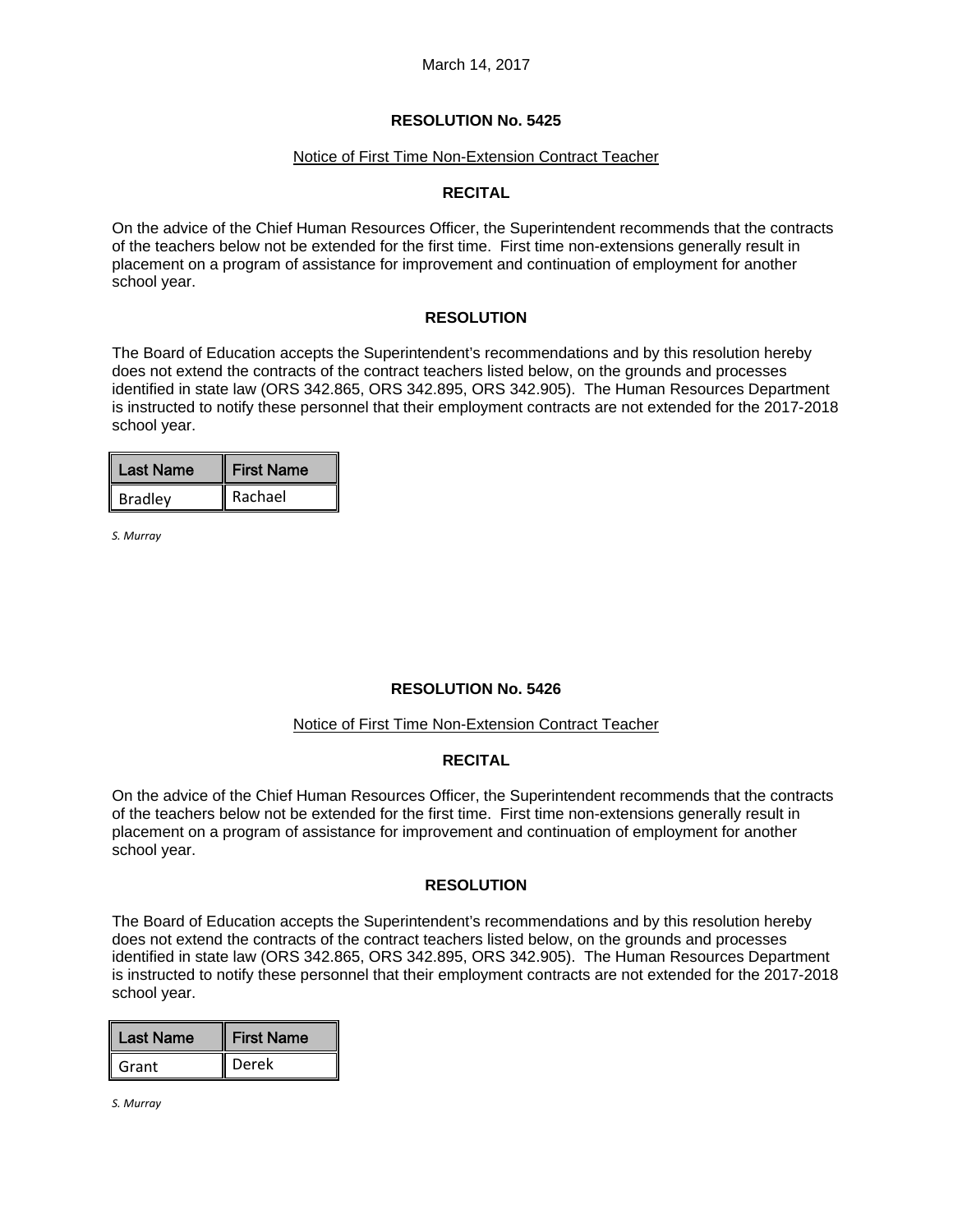#### Notice of Non-Renewal of a Probationary Administrator

#### **RECITAL**

On the advice of the Chief Human Resources Officer, the Superintendent recommends that the administrator listed below not be re-employed.

#### **RESOLUTION**

The Board of Education accepts the Superintendent's recommendation and by this resolution hereby does not renew the contract of the probationary administrator listed below. The Human Resources Department is instructed to notify this administrator that his/her employment is not renewed for the 2017- 2018 school year and that their contract will terminate June 2017.

| Last Name | <b>First Name</b> |
|-----------|-------------------|
| Bertrand  | Antony            |

*S. Murray*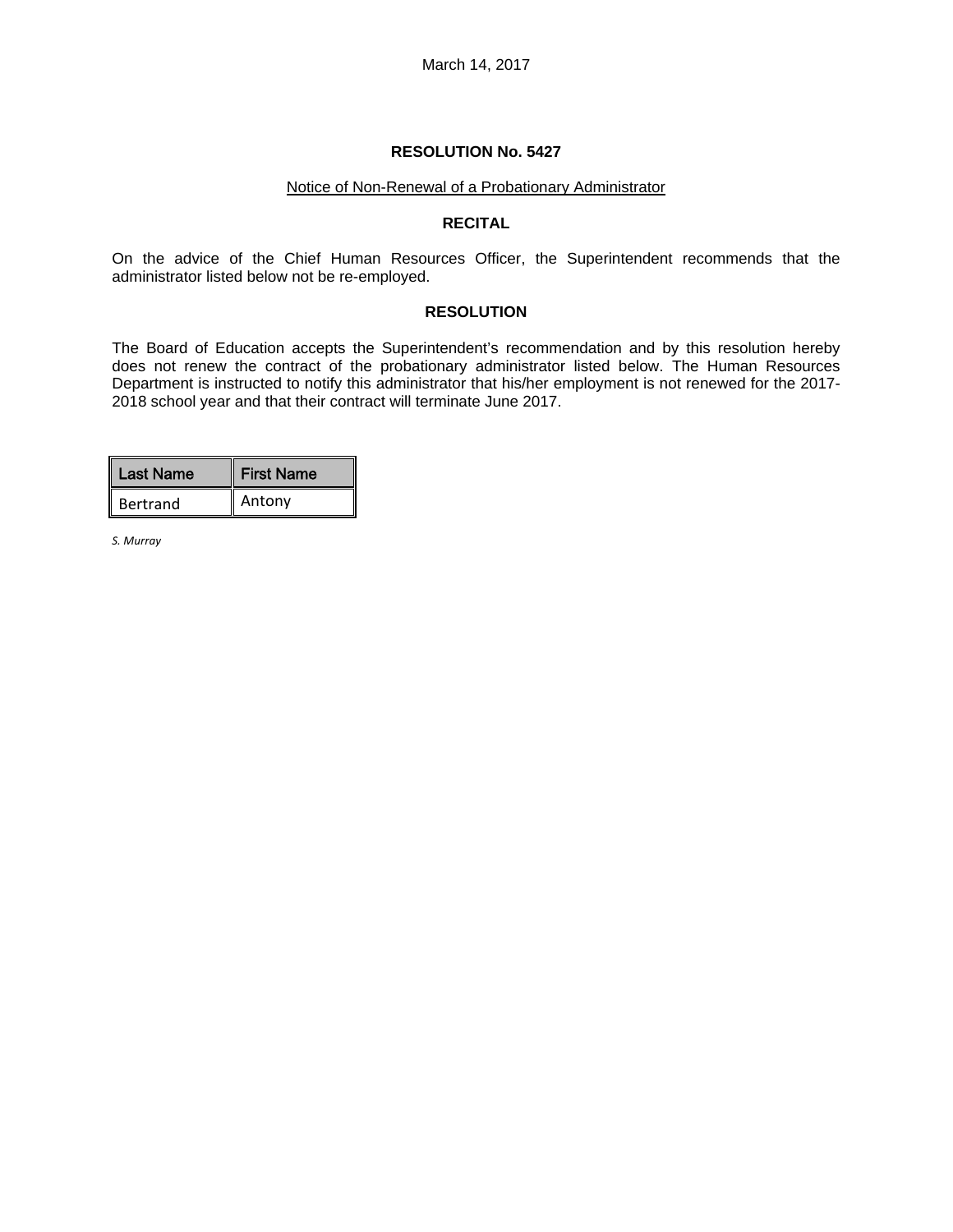March 14, 2017

# Other Matters Requiring Board Approval

The Interim Superintendent RECOMMENDED adoption of the following items:

# Numbers 5428 through 5431

Director Esparza Brown moved and Director Rosen seconded the motion to adopt the above numbered items. The motion was put to a voice vote and passed by a vote of 4-0-1 (4-yes, 0-no, 1-abstain [Buel], with Directors Anthony, Knowles and Student Representative Bradley absent.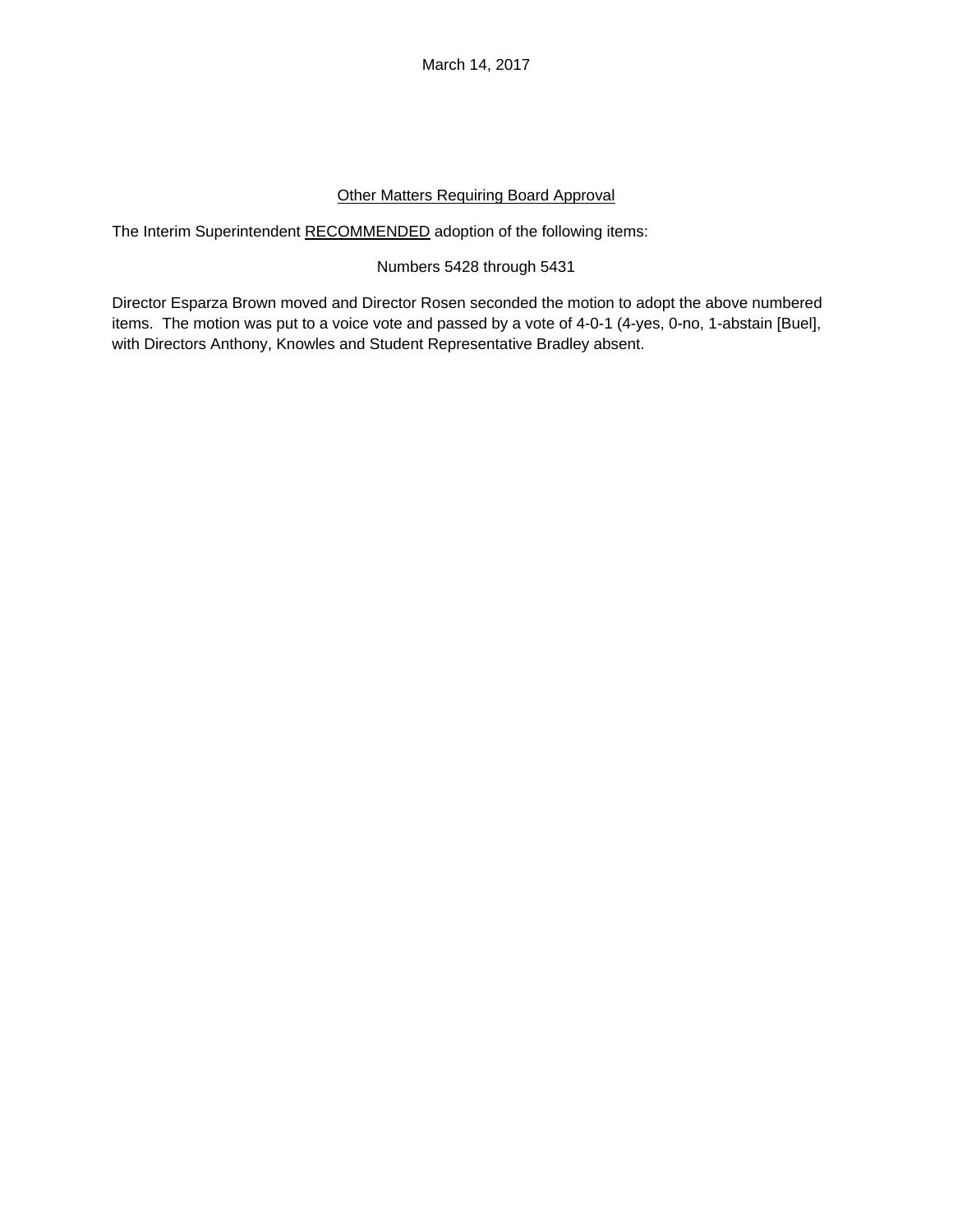### Approval of Head Start Recommendations and Reports Process

### **RECITALS**

- A. Federal requirements call for the Governing Board of a Head Start Program to approve all recommendations to a Corrective Action Plan in response to deficiencies found during a program review.
- B. The Board of Directors for Portland Public Schools serves as the Governing Board for the PPS Head Start Program.
- C. During the week of February 7, 2017, the PPS Head Start program participated in The Oregon Department of Education Child Nutrition Program review. ODE staff conducted an Administrative Review of the operation of Portland School District-Head Start's Child and Adult Care Food Program (CACFP) operation. The reviewers found:
	- 1. Nine areas in compliance with Federal and/or State regulations and policies.
	- 2. One area not in compliance with Federal and/or State regulations and policies:
		- a. Child Enrollment forms for four participants at the Sacajawea site were not accurately completed or were missing.
- D. The Corrective Action Plan includes the following steps:
	- 1. CACFP Coordinator will produce Classroom Enrollment rosters monthly.
	- 2. Head Start Health Data support staff will reconcile the CACFP forms against the current enrollment roster.
	- 3. Results of the review will be documented and provided to the CACFP Coordinator.
	- 4. CACFP Coordinator will immediately correct any errors noted in the audit.
- E. Head Start Policy Council approved the recommendation to submit the Corrective Action Plan on February 21, 2017.

#### **RESOLUTION**

The Board of Directors for Portland Public Schools, School District No. 1J, Multnomah County, Oregon, approves the Corrective Action Plan in response to the CACFP review.

*D. Berry / H. Adair*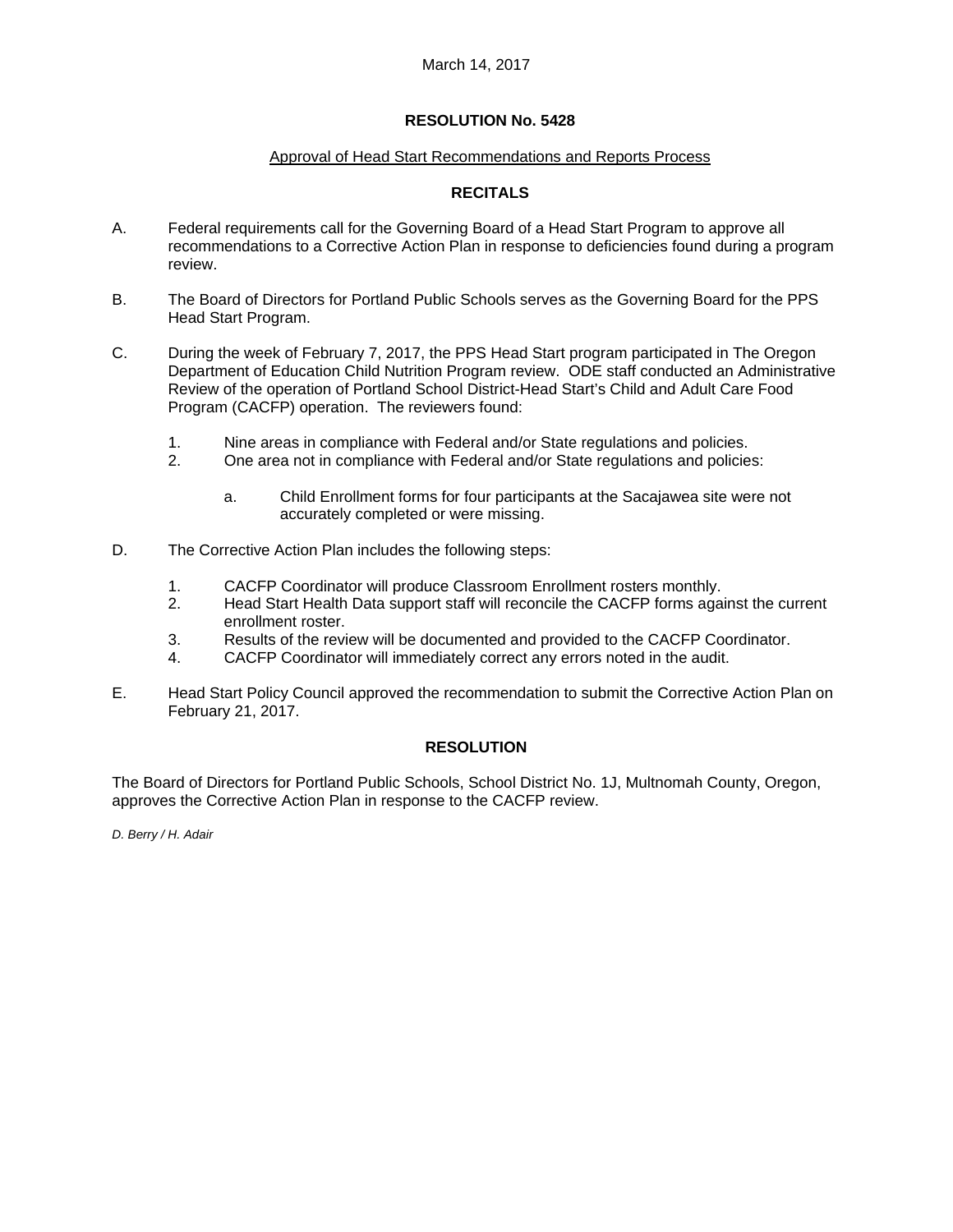### Appointing Cynthia Duley to the Multnomah Education Service District Budget Committee

### **RECITALS**

- A. By law, the budget committee is charged with preparing a budget for the operational and administrative expenses of the MESD.
- B. The budget committee shall have the responsibility for reviewing the financial program of the MESD, reviewing the proposed MESD budget as presented by the Superintendent and recommending an annual or biennial MESD budget in keeping with the provisions of applicable state laws.
- C. The budget committee shall consist of the seven members of the MESD Board, along with an equal number of representatives, plus one, who are appointed by the MESD Board from among members of component district boards or designees of component district boards.
- D. To be eligible for appointment, the appointive member must:
	- 1. Live and be registered to vote in the district;
	- 2. Not be an officer, agent or employee of the education service district.
- E. The Portland Public Schools (PPS) budget committee position was previously held by Sarah Bottomley who is no longer an employee of PPS and will be replaced by Cynthia Duley.

### **RESOLUTION**

The Board of Education appoints Cynthia Duley to the Budget Committee of the Multnomah Educational Service District.

*L. Baker / R. Dutcher* 

### **RESOLUTION No. 5430**

### **Minutes**

The following minutes are offered for adoption:

March 7, 2017